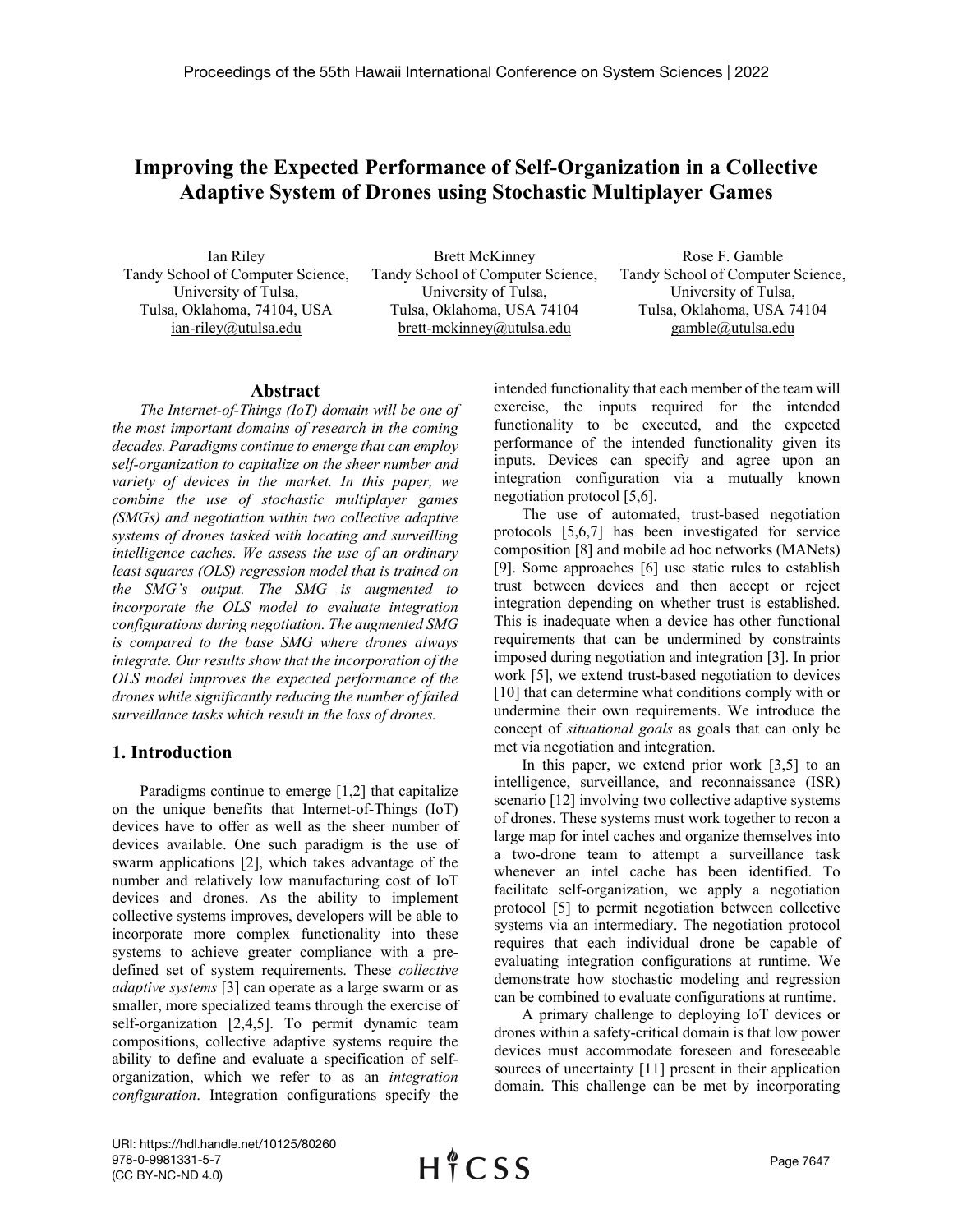stochastic modeling, which can model sources of uncertainty present in the system or environment as random variables [\[3\].](#page-9-2) We employ the use of a stochastic multiplayer game (SMG) [\[13,](#page-9-12)[14,](#page-9-13)[15\]](#page-9-14) that models an individual drone and its environment as its players. SMGs are intended for use as a tool to evaluate behaviors and adaptations at design time.

An ordinary least squares (OLS) regression [\[16\]](#page-9-15) model is trained on the output of the SMG for the ISR scenario. The trained model is utilized by the drones to evaluate integration configurations at runtime with little to no overhead. To demonstrate the efficacy of the OLS model, the SMG is augmented to use the OLS model to evaluate configurations during negotiation. The results demonstrate that the use of an OLS model to evaluate configurations improves a drone's expected performance with respect to their requirements while significantly reducing the expected number of failed surveillance tasks, and subsequently reducing the destruction of drones in the field and the loss of intel.

## **2. Background**

The use of automated, trust-based negotiation has been investigated in service composition both through internet-based web-services [\[8\]](#page-9-7) and in MANets [\[9\].](#page-9-8) Unlike internet-based webservices, services employed over a MANet or service-oriented ad hoc network [\[17\]](#page-9-16) can experience periods of unavailability as devices lose power, suffer intolerable network conditions, or move away from one another. Due to these sources of uncertainty [\[11\],](#page-9-11) as well as others that threaten the reliability of an integration over an ad hoc network, it is necessary to justify the application of an integration configuration given the requirements of all participating parties [\[3,](#page-9-2)[17\].](#page-9-16) To that end, researchers have investigated assessing configurations based on pre-defined metrics [\[6,](#page-9-5)[17\].](#page-9-16)

Wang et al. [\[17\]](#page-9-16) develop CATrust to establish the trustworthiness of a device based on context information gathered from the environment. Dragoni et al. [\[6\]](#page-9-5) define the SxT negotiation framework to establish trust between devices based on pre-defined security policies. Both these authors consider domains where it is necessary to establish trust between devices because they are unknown to one another and may not perform reliably. Other authors have investigated the reliability of devices based on a pre-established history [\[18,](#page-9-17)[19\]](#page-9-18) or reputation [\[20\].](#page-9-19) In our scenario, the conditions that determine the reliability of a drone's involvement in an integration change frequently and must be consistently reassessed. As such, the history or reputation of a drone's performance is irrelevant.

In prior work [\[5\],](#page-9-4) we extend the SxT negotiation framework by augmenting the defined message types to use assessment procedures rather than pre-defined security policies. For our current scenario, drones are deployed by the same organization but are threatened by adversarial elements that aim to destroy the drones. As such, drones must assess the efficacy of an integration configuration given the risk of being destroyed should they be challenged by adversaries. We seek to incorporate stochastic modeling [\[3,](#page-9-2)[13,](#page-9-12)[14,](#page-9-13)[15\]](#page-9-14) into the negotiation process to determine if a configuration should be permitted given both the risk of involvement in an integration and the efficacy of the integrated parties with respect to their task.

Camara et al. [\[14\]](#page-9-13) propose the use of SMGs [\[15\]](#page-9-14) to model safety-critical applications that possess sources of uncertainty. In prior work [\[3\],](#page-9-2) we investigate the use of SMGs to evaluate the relationship between design constraints and system performance. By utilizing an SMG, we can evaluate an integration configuration with respect to a drone's expected performance while including goals that are negatively impacted by integration.

Similar efforts frame the evaluation of an integration as a multi-objective optimization problem [\[21\].](#page-9-20) These problems typically require the application of exponential algorithms. Although these algorithms could be employed at design time, there is no guarantee that the results would cover all possible instances of the scenario since the conditions necessary to solve the multi-objective optimization problem consistently change and their values may not be fully known. Another approach is to use heuristics to reduce the complexity of the solution to linear time [\[20\].](#page-9-19) However, in a safety-critical domain, heuristics must adequately reflect device requirements, and we must consider that the only viable complexity may be constant time.

Researchers have investigated the use of regression models to evaluate a device's performanc[e \[22,](#page-9-21)[23\].](#page-9-22) Li et al. [\[22\]](#page-9-21) apply an autoregression model to historical observations to produce a model of device performance over time. Venkataraman et al[. \[23\]](#page-9-22) propose a regression model to learn the weights associated with device quality-of-service attributes, where each attribute is assessed individually using Bayesian inference. In this paper, we demonstrate how OLS regression can be applied to the output of an SMG to produce a model that can evaluate an integration configuration at runtime.

## **3. Defining the stochastic multiplayer game**

In this section, we introduce the scenario and the drone requirements. We define an SMG based on the scenario, into which negotiation is incorporated as an action.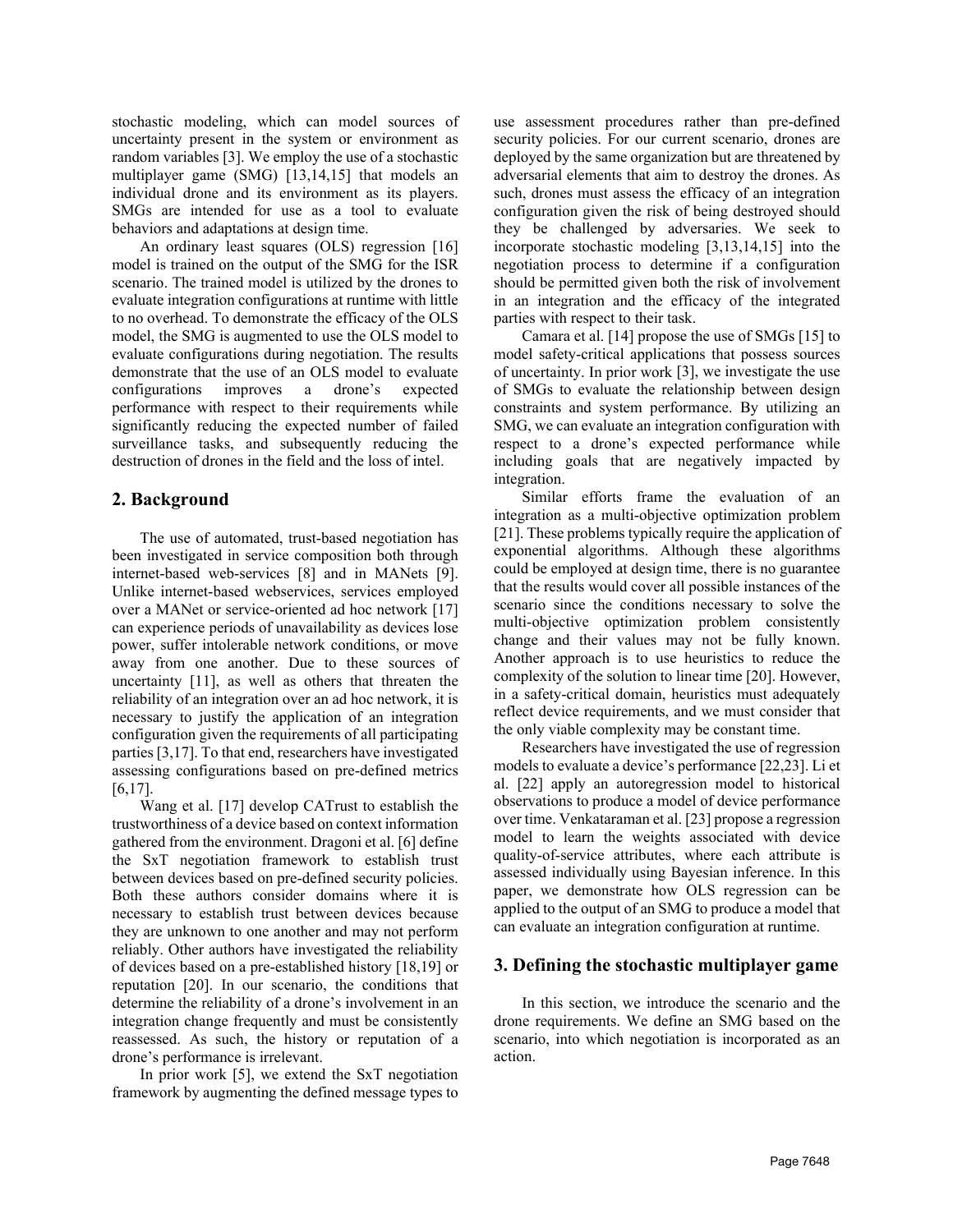### **3.1. Scenario**

We describe a safety-critical scenario [\[12\]](#page-9-10) involving two collective adaptive systems of drones that participate in an ISR mission. Both systems are deployed by the same organization and are assumed to possess the means required to authenticate all drones and communicate between one another using encrypted channels. The possibility that adversaries might intercept drone communications, identify that a drone is communicating, or act as a malicious imposter is considered outside the scope of this paper. The intended use of negotiation is not to establish trust per se but to select an integration configuration that can be reliably met by the negotiating parties and to improve the expected performance of the drones with respect to the scenario's grading criteria.

**3.1.1. Game specification**. The target scenario is implemented in Java and has been made available to us through the RASSim Docker [\[12\].](#page-9-10) A collection of 200 drones has been tasked with conducting an ISR mission. The mission is to survey a target amount of intel (measured in intel units) within a one-hour period. The available intel units are partitioned across a set of 65 intel caches. Caches are stagnant, but 15 of the 65 caches will not be available at the start of the scenario. Rather, these 15 caches will randomly 'pop up' at some point during the mission. These 15 'pop up' caches are each worth 70 units. 25 of the other caches are worth 20 units and the remaining 25 caches are worth 10 units. To collect intel units from an intel cache, drones must work together in a specialized team to perform a surveillance task. The number and location of intel caches, the distribution of intel units, and the details of the 'pop up' caches are all unknown to the drones prior to the start of the mission.

The scenario also includes adversaries that protect the caches. Adversaries are mobile but must remain within a set distance of the cache they are protecting. Only adversaries can destroy drones. Drones must work in teams to both inhibit adversaries and survey intel simultaneously. Adversaries are slightly less capable than the drones. They have a smaller radius of vision, a smaller max speed, and are unable to attack drones while being inhibited. A drone can only inhibit one adversary at a time. As the number of adversaries at an intel cache increases, so too must the number of drones assigned to the surveillance task. This can be handled using multiple instances of negotiation that operate in parallel. For this paper, we use one adversary per intel cache. The number and distribution of adversaries are unknown to the drones.

Drones begin the scenario at homebase, which is located at just outside the corner of the map. The map is a 25x25 square grid that represents a 256 km2 area. Prior to the scenario, the 200 drones are partitioned into surveillance drones and wingmen. Surveillance drones have an intel sensor that can survey intel at a rate of one intel unit per second. Only surveillance drones can survey intel. Wingmen have electronic countermeasures that can inhibit adversaries. At the start of the scenario, drones recon the map searching for intel caches. All drones have visual sensors to identify intel caches, measure the size of a cache in terms of intel units, and identify adversaries.

When a drone discovers an intel cache, they report the location and size of the cache to homebase. Unless destroyed, all drones can communicate with homebase and vice versa. After reporting an intel cache, a surveillance task is generated. Surveillance tasks require one surveillance drone to survey the intel and one wingman to inhibit the adversary. The drone that discovers the intel cache is the first team member. The second team member is assigned from the opposite type of drone scattered throughout the map. If a surveillance task is successful, then all the cache's intel units are collected, and the drones resume reconnaissance. Otherwise, both drones are destroyed by the adversary and their intel with them. The mission ends when the drones have surveyed the target number of intel units or when the mission timer expires. The mission timer is one hour, and we allocate 5 seconds per turn, so the total length of the mission is 720 turns.

In this paper, we use a partition of 100 surveillance drones and 100 wingmen. Each drone is assigned quadrants to recon. Quadrants are selected using a quadtree construction defined in prior work [\[12\]](#page-9-10) and are assigned to drones alternating between surveillance drones and wingmen. We ensure that every surveillance drone has at least one neighboring quadrant that contains a wingman and vice versa. It does not guarantee that a surveillance task will be completed by the closest drones but provides a consistent distribution of drones at a variety of distances throughout the map. This simplifies the process of modeling the distance required for a surveillance drone or wingman to reach the location of a surveillance task.

**3.1.2. Drone requirements**. Once the mission ends, drones are graded based on three criteria. [Table I](#page-3-0) provides the relative weights and descriptions of the criteria. The relative weight is the maximum number of points awarded to the drones in each criterion, and the description states how points are awarded. According to the grading criteria, drones are awarded a maximum of 30 points based on the percentage of intel caches that they identify regardless of whether they survey its intel. They are awarded a maximum of 25 points based on the percentage of intel units that they survey, and a maximum of 15 points based on the percentage of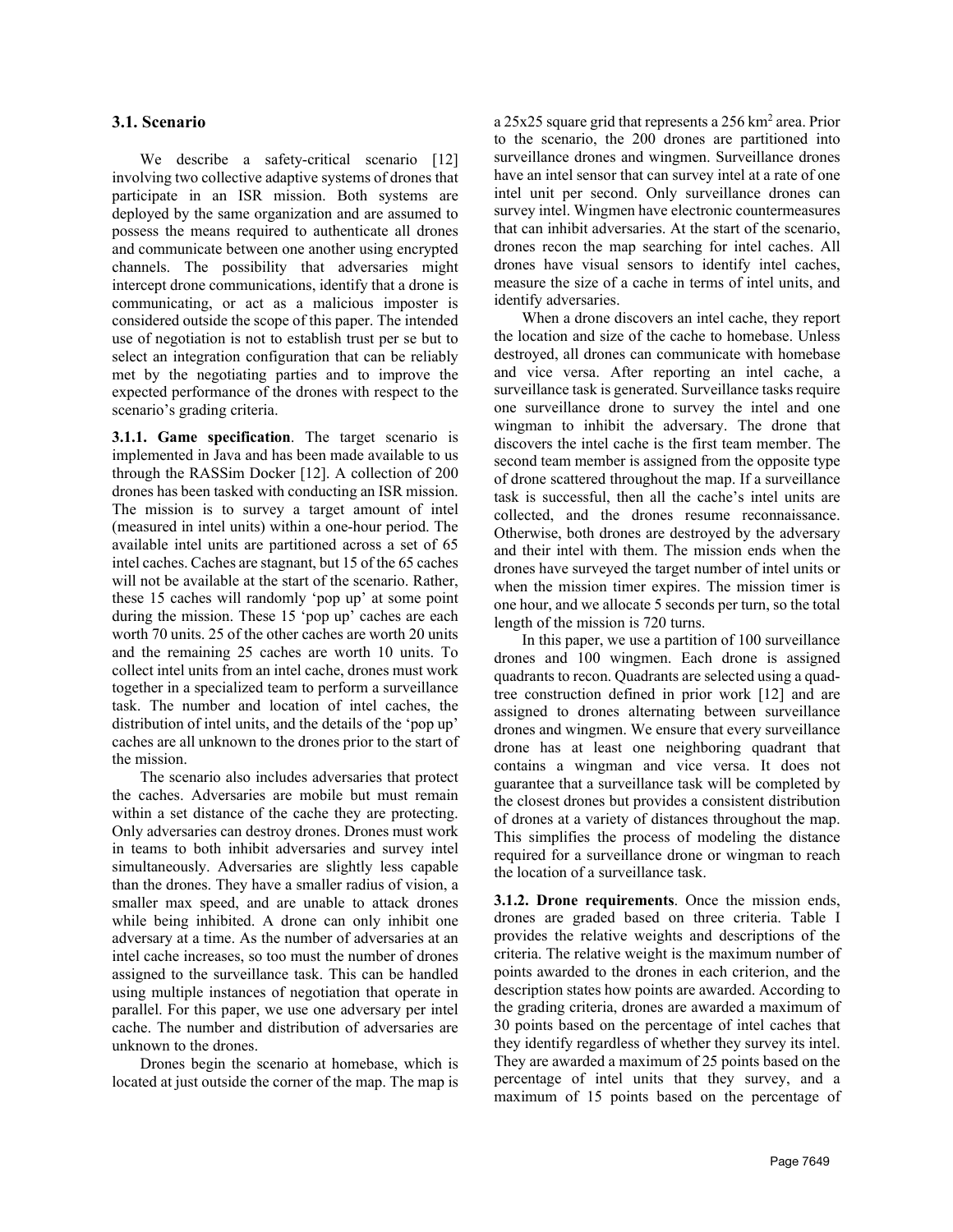drones that survive. Drones only survive if they are not destroyed by an adversary and return to homebase before the mission expires. Each criterion awards partial credit linearly with respect to how well the drones perform. For example, if the drones only identify half of the intel caches, then they are awarded 15 out of the 30 points for the first criterion.

<span id="page-3-0"></span>**Table I: Grading criteria for the ISR scenario.**

| <b>Relative Weight</b> | <b>Description</b>           |
|------------------------|------------------------------|
| 30                     | % of identified intel caches |
| 25                     | % of intel surveyed          |
| 15                     | % of drones that survive     |

The three criteria for the scenario are encoded into a set of requirements for the drones. The first requirement states that drones should maximize the number of intel caches that they identify, which is the first criterion of the scenario. The second requirement states that drones should maximize the number of intel units that they survey, which is the second criterion of the scenario. The third requirement, a safety requirement, states that drones should return to homebase by the end of the mission, which is the third criterion of the scenario. The last requirement is a situational goal that states that all drones should participate in surveillance tasks. This requirement indirectly stipulates that each drone should report intel caches and negotiate since a drone can only participate in surveillance tasks if it negotiates and is assigned to the task. By stating this requirement as a situational goal, a drone may terminate or reject negotiation if participating in a surveillance task would be more detrimental to its other requirements than it is beneficial to participate in the task. For example, a surveillance task could award too few intel units at too high a risk to the drone's survival.

**DRONE.1:** The drone should MAXIMIZE the number of intel caches that it identifies.

**DRONE.2:** The drone should MAXIMIZE the number of intel units that it surveys.

**DRONE.3:** The drone should return to homebase before the mission timer expires.

**Situational DRONE.4:** The drone should participate in surveillance tasks.

#### **3.2. Negotiation protocol**

In this paper, we continue to employ our extension of the SxT negotiation protocol [\[5\].](#page-9-4) We adapt the protocol implementation to support an individual drone that negotiates with a collective adaptive system. The negotiation protocol is defined by a set of message types that can be exchanged between two entities to initiate a negotiation, propose and counter propose integration configurations, and terminate negotiation by accepting a configuration or resolutely rejecting all previously proposed configurations. To extend this protocol to negotiations that include a collective adaptive system, we designate a leader from each collective that operates as an intermediary between a drone and the opposite collective. For our scenario, the homebase acts as the intermediary for both the collective system of surveillance drones and the collective system of wingmen. Each time a message is received from a drone, the homebase broadcasts the message to each member of the opposite collective, compiles their responses, and selects the collective's most preferred integration configuration. It then engages in negotiation with the individual drone and contacts members of the opposite collective as needed.

### **3.3. Stochastic multiplayer game**

An SMG [\[13,](#page-9-12)[15\]](#page-9-14) is a type of stochastic model that models a scenario using a select number of players who alternate turns. During their turn, a player takes a single action before yielding their turn to the next player. The first player represents a single surveillance drone. The second player represents the environment. Due to sources of uncertainty in the environment, even though the drone may perform some action, such as looking for intel caches, it cannot guarantee that the action will be successful. The purpose of the environment player is to capture the sources of uncertainty present in the scenario through its actions. As such, while the drone player represents the drone, the environment player represents all other entities present in the scenario, including the intel caches, adversaries, wingmen, and the homebase.

The surveillance drone interacts with wingmen during negotiation via homebase which passes messages back and forth between the surveillance drones and the wingmen. Possible integration configurations are generated using random variables which determine how long the surveillance drone must wait for a wingman to reach the intel cache and how likely the surveillance task is to succeed without the drones being destroyed. This type of construction is particularly useful for scenarios where the environment player can be cooperative or competitive or are significantly influenced by stochastic processes [\[14\].](#page-9-13) The ISR scenario presented in this paper fits that description well. Although it exhibits competitive elements since adversaries attempt to destroy drones, the scenario does not treat adversaries as rational actors.

**3.3.1. Definition.** We define an SMG  $G =$  $\langle \Pi, S, A, (S_{drone}, S_{env}), \Delta, AP, \chi, r \rangle$ , where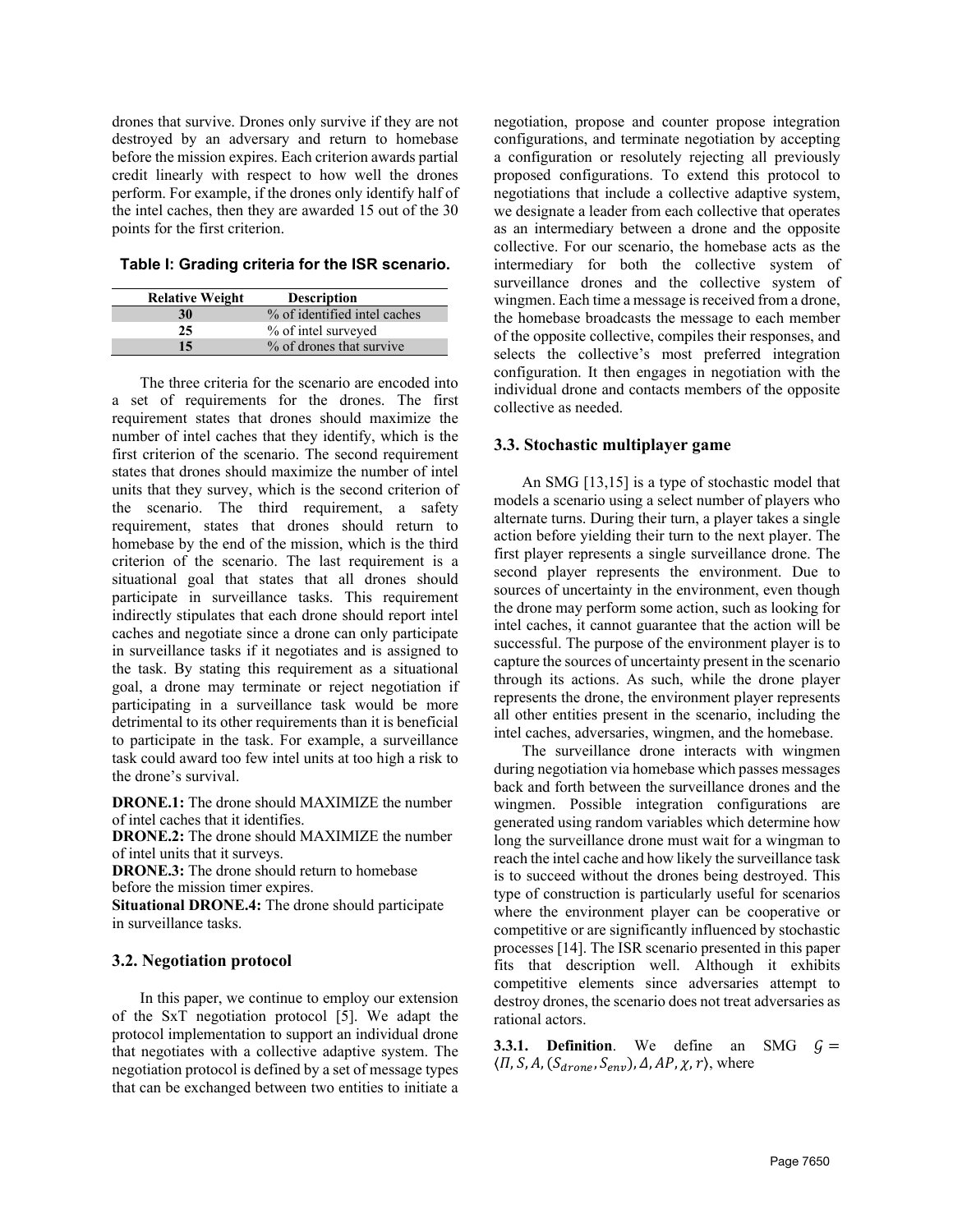- $\Pi = \{drone, env\}$  is the set of players: drone, representing a single surveillance drone, and env, representing the intel caches, adversaries, wingmen, and homebase,
- $S = S_{\text{drone}} \cup S_{\text{env}}$  is defined by the finite, non-empty sets of states of  $S<sub>drone</sub>$  (controlled by player drone) and  $S_{env}$  (controlled by player env) with  $(S_{drone} \cap$  $S_{env} = \emptyset$ ),
- $A = A_{\text{drone}} \cup A_{\text{env}}$  is defined by the finite, nonempty set of actions of A<sub>drone</sub> (available to player drone) and  $A_{env}$  (available to player env),
- $\Delta$ :  $S \times A \rightarrow \mathcal{D}(S)$  is a (partial) transition function denoting a probability distribution set S,
- $AP$  is the set of predicates that are predicated over state variables and are used to label states,
- $\chi : S \rightarrow 2^{AP}$  is a labeling function that assigns atomic predicates to each state, and
- $r : S \to \mathbb{Q}_{\geq 0}$  is a reward function that maps a nonnegative reward to each state.

We include an additional set of random variables as input parameters that define stochastic processes for the selection of actions by player env. These random variables include cache stagnation rate, cache detection rate, communication rate, likelihood of task success, intel units, and wait time. Cache stagnation rate determines the likelihood that an intel cache remains at its current location at the end of the turn. For our ISR scenario, intel caches are stagnant, but 15 of the 65 intel caches can randomly appear at any time over the course of the one-hour mission. This mechanism which permits caches to randomly pop up is similar to having intel caches that avoid a drone's detection by changing their location or hiding, as long as the drone has an imperfect (less than 1.0) detection rate.

The cache detection rate determines the likelihood that a drone discovers an intel cache at its location. The scenario does not employ impediments to cache detection, such as obstructions or caches with avoidance behavior. However, to model a scenario where 15 of the 65 intel caches randomly appear on the map, we must use an imperfect cache detection rate. Otherwise, a location that has been observed by a drone would have a zero likelihood of containing an intel cache, which can never be the case. The communication rate determines the likelihood that a drone can report the location of an intel cache. This random variable determines whether negotiation between drones can take place or whether the negotiation would be terminated, or interrupted, by environmental factors such as loss of connectivity or adversarial interference.

Once negotiation takes place, the integration configuration must include a likelihood of task success,

intel units, and a wait time, which are taken from the inputs to the SMG. The likelihood of task success is a random variable that determines whether a surveillance task will be successful. If the task is successful, then the drones collect the cache's full intel units. Intel units is a random variable that determines the value of an intel cache. According to the scenario description, caches can be worth 10, 20, or 70 intel units but intel units are not uniformly distributed across the available intel caches. Finally, wait time is a random variable that indicates the number of turns a drone requires to reach the intel cache's location so that the surveillance task can begin.

**3.3.2. Drone actions**. Player drone takes the first turn. During their turn, player drone selects one of its available actions. Each action has a corresponding guard - a predicate over state variables to determine whether an action can be selected from a given state. Guards are specified as first-order predicates alongside their respective action. The predicate term  $(t = drone \rightarrow$  $t' = env$ ) is the notation for *yield*. It states that "if the current turn owner  $t$  is player drone, then the next turn owner  $t'$  is player env." This notation restricts each player to a single action per turn.

The state variable turns is the current turn in the game. Since both players are assumed to be operating simultaneously in the real world, turns is incremented at the end of player env's turn. The variable maxturns is the maximum number of turns that the game allows, which is 720 (i.e., one hour). All actions are restricted by the term (*turns*  $\leq$  *maxturns*), which represents the terminal condition. The scenario is over once a player cannot perform any actions, which should occur only once the scenario's maximum number of turns have been played. The variable *cooldown* is used to specify how long it takes for an action to complete. Player drone can only do nothing while on *cooldown*, and it is decremented at the beginning of player drone's turn. Actions are put into effect at the end of their cooldown, i.e., when *cooldown* is 1. The variable HB is the location of the homebase and is set to  $(-1, -1)$ . The variable *loc* is the location that player drone intends to move to. Player drone always moves to the location that has the greatest likelihood of containing an intel cache. The function  $dist(HB, loc)$  returns the number of turns required for player drone located at position loc to return to homebase.

There are several other state variables that are used as flags to determine whether an action is permitted (true) or restricted (false). The state variable recon is set to true if player drone is performing a recon action while the state variable *interference* is set to true if player env interferes with player drone's reconnaissance. The state variable *neg* is set to true if player drone is negotiating with homebase, and the state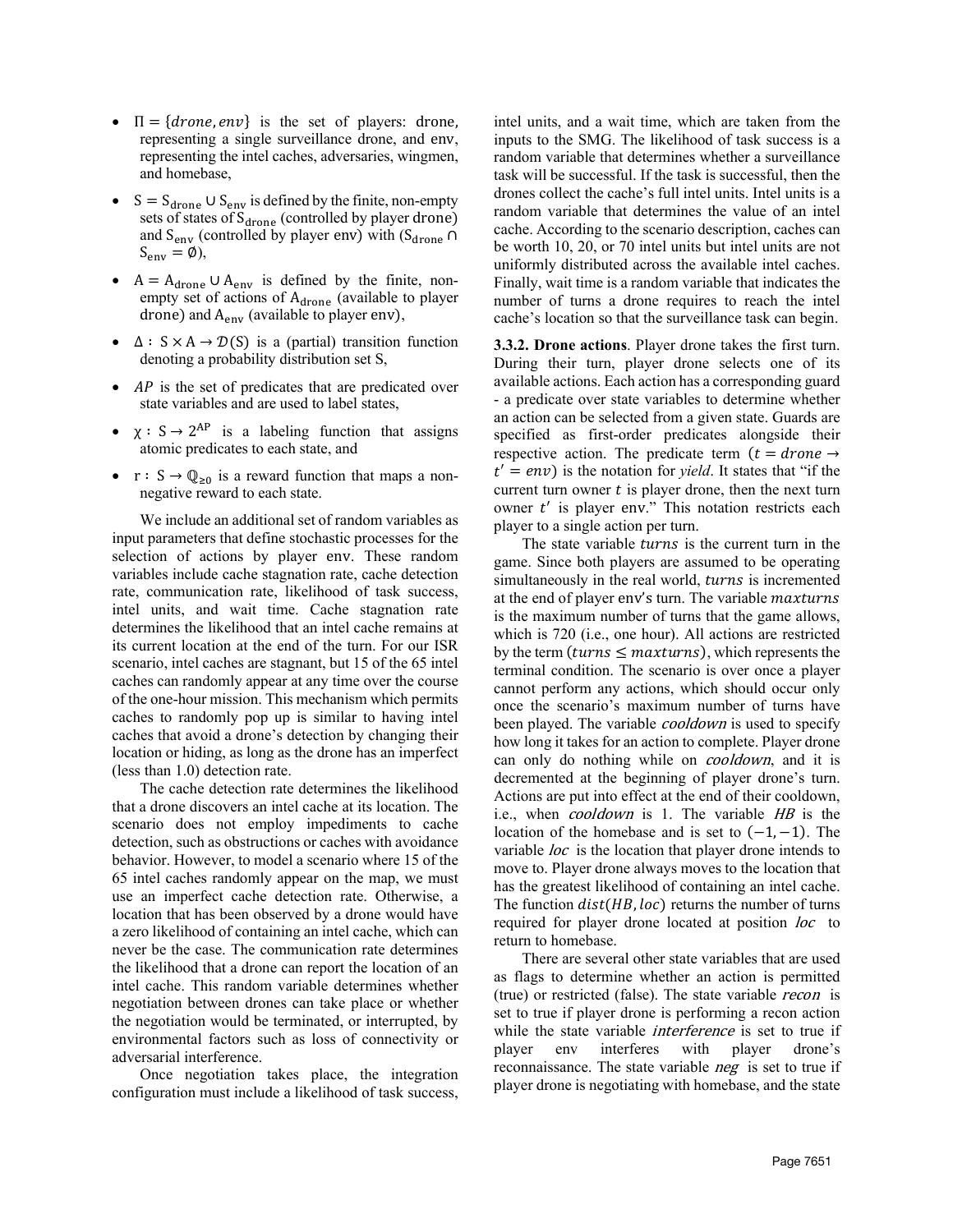variable *conf* is set to true if player drone has been sent an integration configuration. The state variable execute is set to true when player drone executes a surveillance task.

## $\lfloor a_{nothing}^{drone} \rfloor$

Do nothing; yield to player env. Caches cannot be detected during this action.

Guard: turns  $\leq$  maxturns  $\wedge$  (t = drone  $\rightarrow$  t' = env).

## $[a_{move}^{drone}]$

Move to adjacent location; yield to player env. Caches cannot be detected during this action. Set *cooldown* to 5. Guard: cooldown =  $0 \wedge$  turns +  $5 \leq$  maxturns −

 $dist(HB, loc) \wedge (t = drone \rightarrow t' = env).$ 

## $[a_{search}^{drone}]$

Remain at current location; recon for caches; yield to player env. Set recon to true. Caches can be detected during this action. Set cooldown to 1.

Guard: cooldown =  $0 \wedge$  turns + 1  $\leq$  maxturns –  $dist(HB, loc) \wedge (t = drone \rightarrow t' = env).$ 

#### $[a^{drone}_{recon}]$

Move to adjacent location; recon for caches; yield to player env. Set recon to true. Caches can be detected during this action. Set cooldown to 5.

Guard: cooldown =  $0 \wedge$  turns +  $5 \leq$  maxturns − dist(HB, loc)  $\wedge$  (t = drone  $\rightarrow$  t' = env).

#### $\left[a_{negative}^{drone}\right]$

Report intel cache; negotiate with homebase; yield to player env. Set  $neg$  to true. Caches cannot be detected during this action. Set *cooldown* to 5.

Guard: cooldown =  $0 \wedge \neg$  interference  $\wedge$  turns + 5 ≤ maxturns – dist(HB, loc)  $\wedge$  (t = drone  $\rightarrow$  t' = env).

## $[a_{execute}^{drone}]$

Accept selected integration configuration; execute surveillance task; yield to player env. Caches cannot be detected during this action. Set execute to true. Action requires several turns as determined by the configuration's specified wait time and the number of turns that player drone requires to fully survey the intel cache. A surveillance drone can survey five intel units per turn. Set cooldown to (waitTime + intelUnits/5). Guard:  $\text{coddown} = 0 \land \text{conf} \land \text{turns} + \text{waitTime} + \text{const}$ intelUnits⁄5 ≤ maxturns − dist(HB, loc) ∧ (t = drone →  $t' = env$ ).

Action  $a_{nothing}^{drone}$  is selected whenever player drone has no other actions available because it is on cooldown or because it does not have enough turns to execute any other actions. Action  $a_{move}^{drone}$  returns player drone to homebase when it does not have enough remaining turns to execute any of its other actions. The drone cannot be on cooldown and it must have enough turns remaining to return to homebase. Action  $a^{drop}$  is used to recon the drone's current location. This action is selected when the drone's current location has at least the likelihood of containing an intel cache as all its adjacent locations. Action  $a_{recon}^{drone}$  is used to recon one of the drone's adjacent locations. This action is selected when one of the drone's adjacent locations has a greater likelihood of

a containing an intel cache than the drone's current location. These two actions cannot be performed while the drone is on cooldown or if the drone does not have enough turns remaining before the mission expires. The action  $a_{recon}^{drone}$  is not a combination of the drone's other actions but is a unique action that is executed when the drone intends to both move and recon. Action  $a_{move}^{drone}$  is executed when the drone intends to move but not recon, e.g., when returning to homebase. Action  $a^{drone}_{search}$  is executed when the drone intends to recon but not move, e.g., when its current location has the greatest likelihood of containing an unidentified intel cache.

Action  $a_{negotide}^{drone}$  negotiates with homebase. It can only be performed if player drone is not being interfered with by player env and if player drone has enough turns remaining to reach homebase after negotiations have concluded. Action  $a_{execute}^{drone}$  executes a surveillance task according to the integration configuration selected by player env. It can only be selected if a configuration has been sent to player drone and there are enough turns to execute the task and then return to homebase. When more than one action is available, player drone selects its action according to the following preference order:<br> $a_{execute}^{drone}$ ,  $a_{negative}^{drone}$ ,  $a_{search}^{drone}$ ,  $a_{recon}^{drone}$ , and  $\alpha_{\textit{execute}}^{\textit{drone}}, \alpha_{\textit{negative}}^{\textit{drone}}, \alpha_{\textit{search}}^{\textit{drone}}, \alpha_{\textit{move}}^{\textit{drone}}, \text{ and}$ drone<br>nothing <mark>·</mark>

**3.3.3. Env actions**. Player env is the second player to take their turn. We predicate each action's guard over a random variable Z, whose value is sampled each turn from a uniform distribution. Its guards are intentionally constructed so that player env only has one available action each turn.

 $[a_{nothing}^{env}]$  Do nothing and yield to player drone.

Guard: �(Z < cacheStagRate ∧ ¬ recon) ∨ Z < cacheStagRate ⋅ cacheDetectRate) ∧ ¬ neg ∧ turns ≤ maxturns  $∧$  (t = env  $→$  t' = drone).

## $[a_{move}^{env}]$

Move cache to an adjacent location; yield to player drone. Guard: �(cacheStagRate ≤ Z ∧ ¬ recon) ∨ cacheStagRate ∙ cacheDetectRate  $\leq Z <$  cacheDetectRate)  $\land \neg$  neg  $\land$ turns  $\leq$  maxturns  $\wedge$  (t = env → t' = drone).

#### $[a_{hide}^{env}]$

Cache avoids the drone's visual detection; yield to player drone.

Guard: cacheDetectRate  $\leq Z < 1 - (1 -$ 

cacheStagRate)(1 − cacheDetectRate) ∧ recon ∧ turns ≤ maxturns  $\wedge$  (t = env  $\rightarrow$  t' = drone).

#### $[a_{avoid}^{env}]$

Cache avoids the drone's visual detection; move cache to an adjacent location; yield to player drone.

Guard:  $1 - (1 - \text{cacheStage})(1 - \text{cacheDate}) \le$ Z ∧ recon ∧ turns  $\leq$  maxturns ∧ (t = env  $\rightarrow$  t' = drone).

## $[a_{send}^{env}]$

Send integration configuration; yield to player drone. Set conf to true. Configuration is selected according to a uniform distribution over all possible configurations.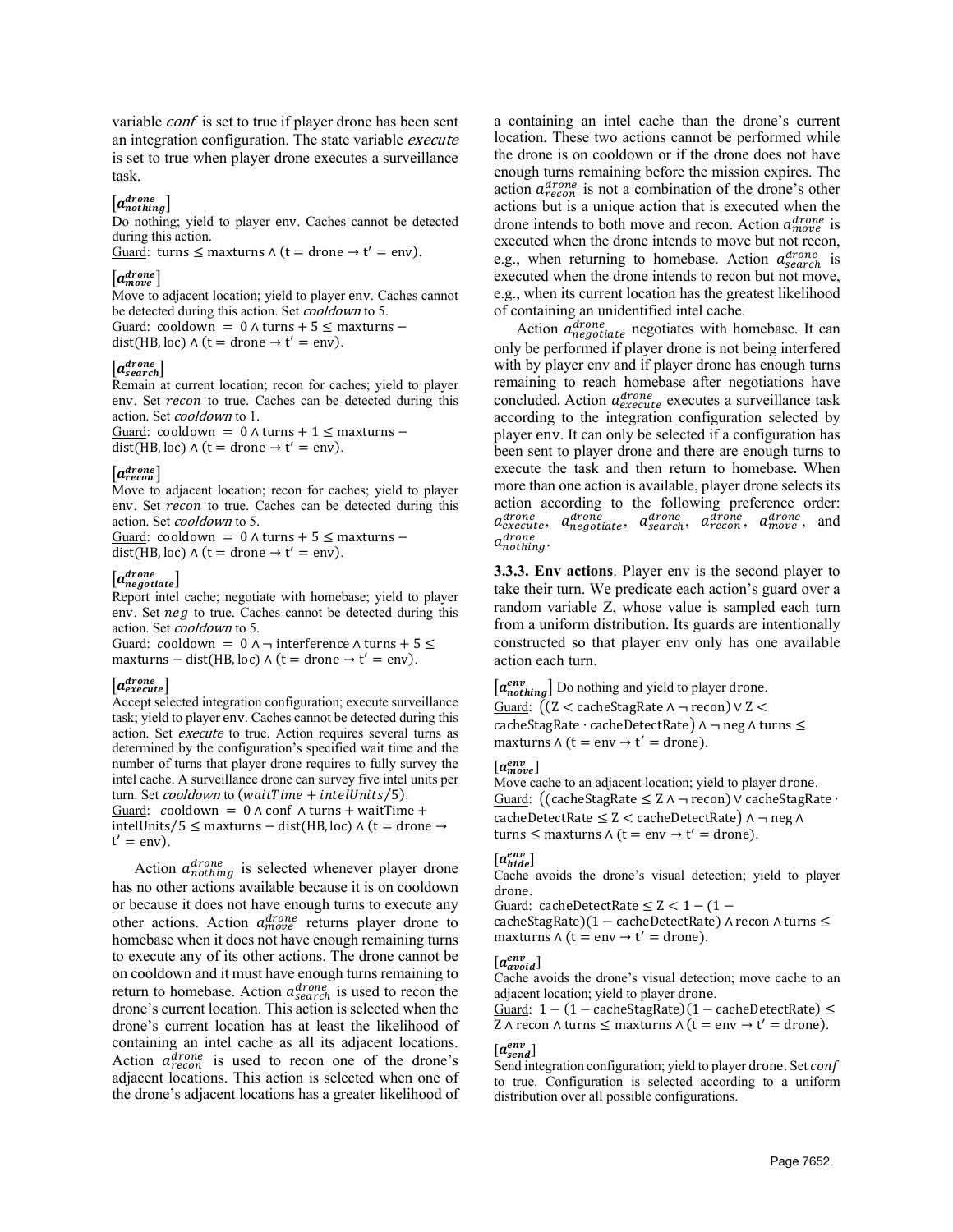Guard: neg ∧ turns  $\leq$  maxturns  $\wedge$  (t = env  $\rightarrow$  t' = drone).

 $[a_{destrov}^{env}]$  Destroy drones executing a surveillance task; yield to player drone.

Guard: likelihoodTaskSuccess ≤ Z ∧ execute ∧ turns ≤ maxturns  $∧$  (t = env  $→$  t' = drone).

Action  $a_{nothing}^{env}$  is player env's action to do nothing, indirectly preventing the cache from changing location and permitting a cache to be identified by a drone performing reconnaissance. It cannot be selected if player drone is currently negotiating. Player env's second action  $a_{move}^{env}$  changes the location of a cache to an adjacent location and indirectly permits a cache to be identified by a drone performing reconnaissance. This action cannot be selected if player drone is currently negotiating. Action  $a_{hide}^{env}$  prevents player drone from identifying a cache if it is performing reconnaissance and prevents the cache from changing location. This action can only be selected if player drone is performing reconnaissance. Action  $a_{avoid}^{env}$  prevents player drone from identifying a cache and changes the cache location. This action can only be selected if player drone is performing reconnaissance. If and only if player drone is negotiating, then player env must select action  $a_{send}^{env}$ , sending an integration configuration to player drone. If player drone is executing a surveillance task, then player env may select action  $a_{\text{destroy}}^{\text{env}}$  to destroy the drone.

**3.3.4. Reward**. The output of the SMG is defined as a set of state variables updated over the course of the SMG lifecycle. The outputs,  $P("identitying cache")$ - the expected likelihood of locating a cache,  $P("task success")$  - the expected task successes, and  $P("task failure")$  - the expected task failures, assign a reward to the final state of the SMG according to the following equations:

 $r(S) = (r_1(S) + r_2(S) + r_3(S))/70,$  $r_1(S) = 30 \cdot P("identitying cache"),$  $r_2(S) = 25 \cdot P("task success") \cdot 65 \cdot intellig \cdot 1800,$  $r_3(S) = 15 \cdot 100 \cdot [1 - P("task failure")].$ 

The reward function  $r$  measures the drone's expected performance with respect to its requirements. It is the weighted sum of the reward functions  $r_1, r_2$ , and  $r_3$ . Other reward systems are outside the scope of this work. The ISR scenario has strict grading criteria that are integral to the scenario. A change to any of the reward functions would result in the evaluation of a different ISR scenario.

The reward function  $r_1$  measures expected performance with respect to requirement DRONE.1 (Section 3.1.2) to maximize the number of caches located. To compute  $r_1$ , we weigh the likelihood of locating a cache. Weights are determined by Table 1.

The reward function  $r<sub>2</sub>$  measures expected performance with respect to requirement DRONE.2 to maximize the number of intel units surveyed. To compute  $r_2$ , we weigh the percentage of intel units collected as determined by the expected number of task successes multiplied by the expected cache value of each success. The reward function  $r_3$  measures expected performance with respect to requirement DRONE.3 for drones to return to homebase before the mission ends. The guards for the drone's actions comply with this safety requirement. Therefore, drones that do not comply are those destroyed during the mission. Drones are destroyed by an adversary when they fail to complete a surveillance task. To compute  $r_3$ , we first compute the expected number of drone losses which is the expected number of task failures multiplied by the number of drones lost per failure, which is two. We then measure the total number of drones that return home which is the total drones (200) minus expected losses.

#### **4. Ordinary least squares regression**

OLS regression attempts to compute a set of coefficients that minimize the sum of squared residuals, where a residual is the difference between the model's prediction of reward and the true reward as output by the SMG. Each coefficient is assigned to a specific feature contained in the training data and the OLS model also includes a constant. OLS can be used for linear or polynomial regression depending on whether the data has a linear or curvilinear relationship to the data. Since the SMG's outputs are determined by products of its inputs, we choose to use polynomial regression. If it is not known whether the data is linear or curvilinear with respect to the input features, there are many linearity tests that can be applied to the data. In addition, OLS assumes that the variance of each residual is the same for any input and that the data is normally distributed.

The primary advantages of using OLS regression is that OLS models are extremely concise and can predict the output reward in constant time. This is because the model is defined as an array of coefficients, or weights, making OLS regression useful for low power devices. Predictions can be computed in constant time which poses the smallest burden possible on a device's already limited battery life.

We employ OLS regression to predict the expected reward of an integration configuration. We use a subset of the SMG's input parameters – cache stagnation rate, cache detection rate, communication rate, likelihood of task success, and intel units – to compute the model's features. We also include downtime as a model parameter, which represents the number of turns that the drone is non-productive (no reconnaissance or surveying). Each drone action has a non-negative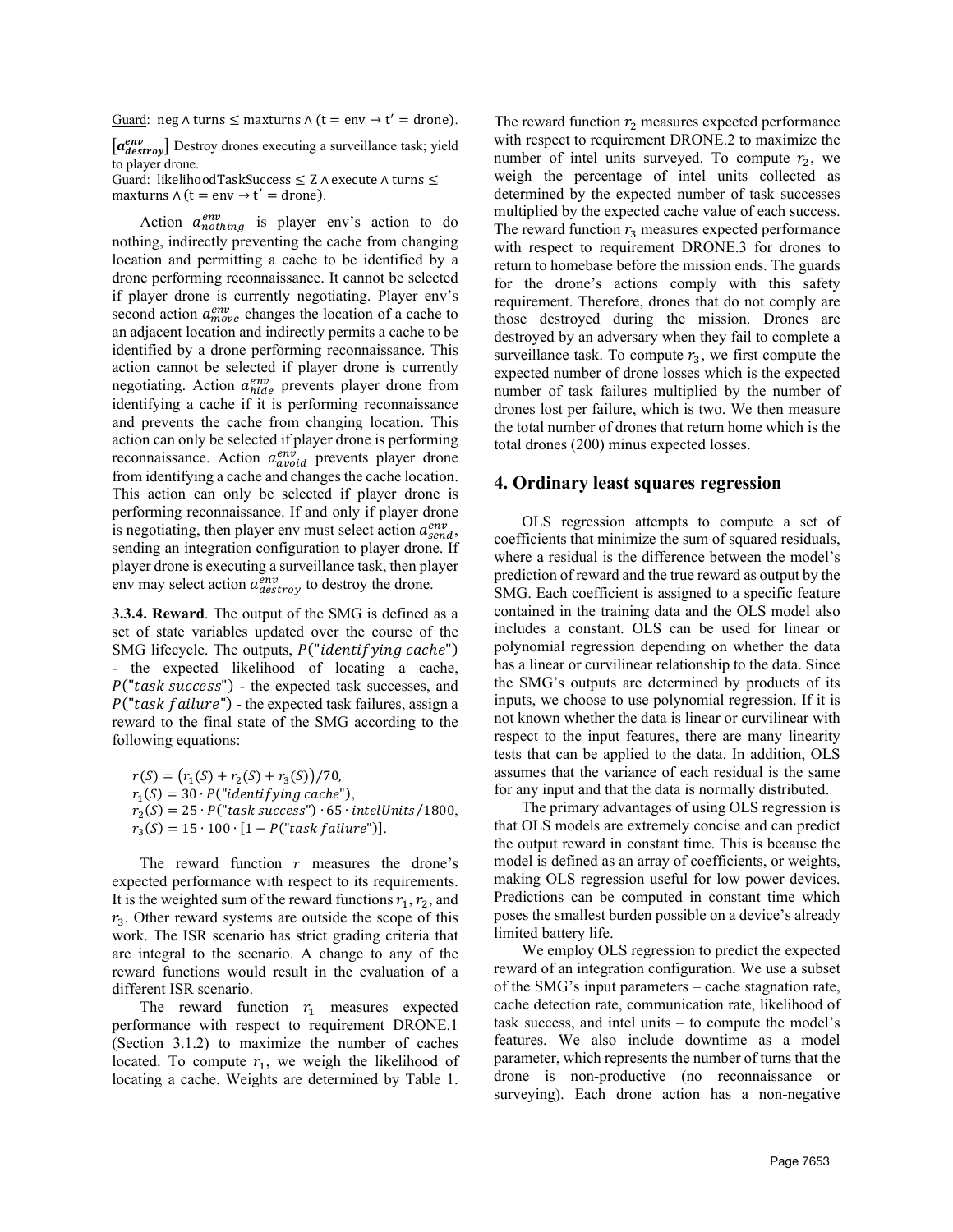cooldown incurred when the action is executed. However, it is also influenced by the integration configuration. Every configuration must specify a wait time required for the secondary team member to reach the intel cache's location. This wait time is nonproductive and added to the drone's downtime. Even though downtime is considered an output of the SMG, we include it as a parameter since the model evaluates configurations where the downtime is specified as a wait time.

$$
\hat{r} = \hat{r_1} + \hat{r_2} + \hat{r_3},
$$

The expected reward  $\hat{r}$  of the SMG is a function of its outputs – expected number of caches located  $\hat{\tau}_1$ , the expected amount of intel units collected  $\hat{r}_2$ , and the expected number of task failures  $\hat{r}_3$ . These outputs are computed within the SMG using a linear combination of higher order polynomial terms. For example, to determine the expected number of caches located, we consider both cache stagnation rate and cache detection rate. The likelihood of a cache being at any location within the map is the sum of the likelihoods that the cache was either at that location and remained there or at an adjacent location and moved there. This remains true throughout SMG execution resulting in a higher order polynomial of the term cache stagnation rate. The highest degree amongst these polynomial terms is maxturns (the length of the game).

- $\hat{r}_1 = (cacheStagRate + cacheStagRate^2 + \cdots)$ cacheDetectRate,
- $\hat{r}_2 = \hat{r}_1 \cdot \text{communicationRate} \cdot P("task success") \cdot$ intelUnits,
- $\hat{r}_3 = \hat{r}_1 \cdot \text{communicationRate} \cdot [1 P("task success"))],$

To model the expected number of caches located, we use the product of the sequence of polynomial terms defined over cache stagnation rate and cache detection rate. The cache must both be at the location and detected. We refer to this sequence of terms as the *detection estimator*  $\hat{r}_1$ . A task can only be attempted if a cache is detected and then reported. Attempted tasks succeed according to the likelihood of task success and every successful task awards the cache's total number of intel units. We refer to this sequence of terms as the *intel estimator*  $\hat{r}_2$ . Tasks that are attempted fail according to the inverse of the likelihood of task success. We refer to this sequence of terms as the *failure estimator*  $\hat{\tau}_3$ .

## **5. Evaluation**

Our evaluation is divided into two subsections. First, we investigate the use of OLS polynomial

regression. Second, we include the regression model in the SMG and modify its actions so that negotiation is always terminated if the proposed integration configuration would result in a smaller expected reward than a failed negotiation, as predicted by the regression model. We compare the output of an SMG with and without an OLS model. The results of our evaluation show that the OLS model can predict the expected performance of the drone within an error of 0.0024 and that including this model into the SMG improves expected performance and significantly improves the drone's success-to-failure ratio.

#### **5.1. Evaluating the regression models**

The sample dataset for these results includes 2,400 samples of the SMG. Samples are generated using a 25x25 grid, a maxturns of 720, a constant cache stagnation rate of 0.9, a range of all inputs of cache detection rates from 0.05 to 1.0 in increments of 0.05, a constant communication rate of 1.0, a range of intel units that include 10, 20, and 70, a non-uniform distribution of wait times based on the distribution of drones throughout the 25x25 grid which results in wait times from 5 to 35 turns, and 40 random samples of the likelihood of task success using a uniform distribution. 60% of the samples are randomly selected and compiled into a training set while the other 40% are compiled into a holdout set. The model is trained using the training set and scored against the holdout set. We apply 10-fold cross validation to the training set using 60% of the set for validation and 40% of the set for testing in each fold. The performance of the model is compared to the results of the 10-fold cross validation to check for overfitting.

[Table II](#page-8-0) presents the results from the model attempting to predict the test set after having been trained using the training set. The OLS model is parameterized over the detection estimator, intel estimator, failure estimator, and downtime. The degree of each polynomial term in the higher order models is limited to a maximum of three. Degrees larger than three improve the results of the model but only by less than 0.0001. The model is scored using the mean absolute error (MAE), the root mean squared error (RMSE), and R-Squared  $(R^2)$ . MAE measures the absolute distance between the model's predictions and the true reward value contained in the test set to indicate model accuracy. RMSE captures the average magnitude of the error – a second indication of accuracy that is more sensitive to larger errors.  $\mathbb{R}^2$  indicates the variance of the data that can be attributed to the model's features. An  $\mathbb{R}^2$ value of 0.0 occurs when the model ignores the training data, and an  $\mathbb{R}^2$  value of 1.0 occurs when the data's variance is fully determined by the model's features.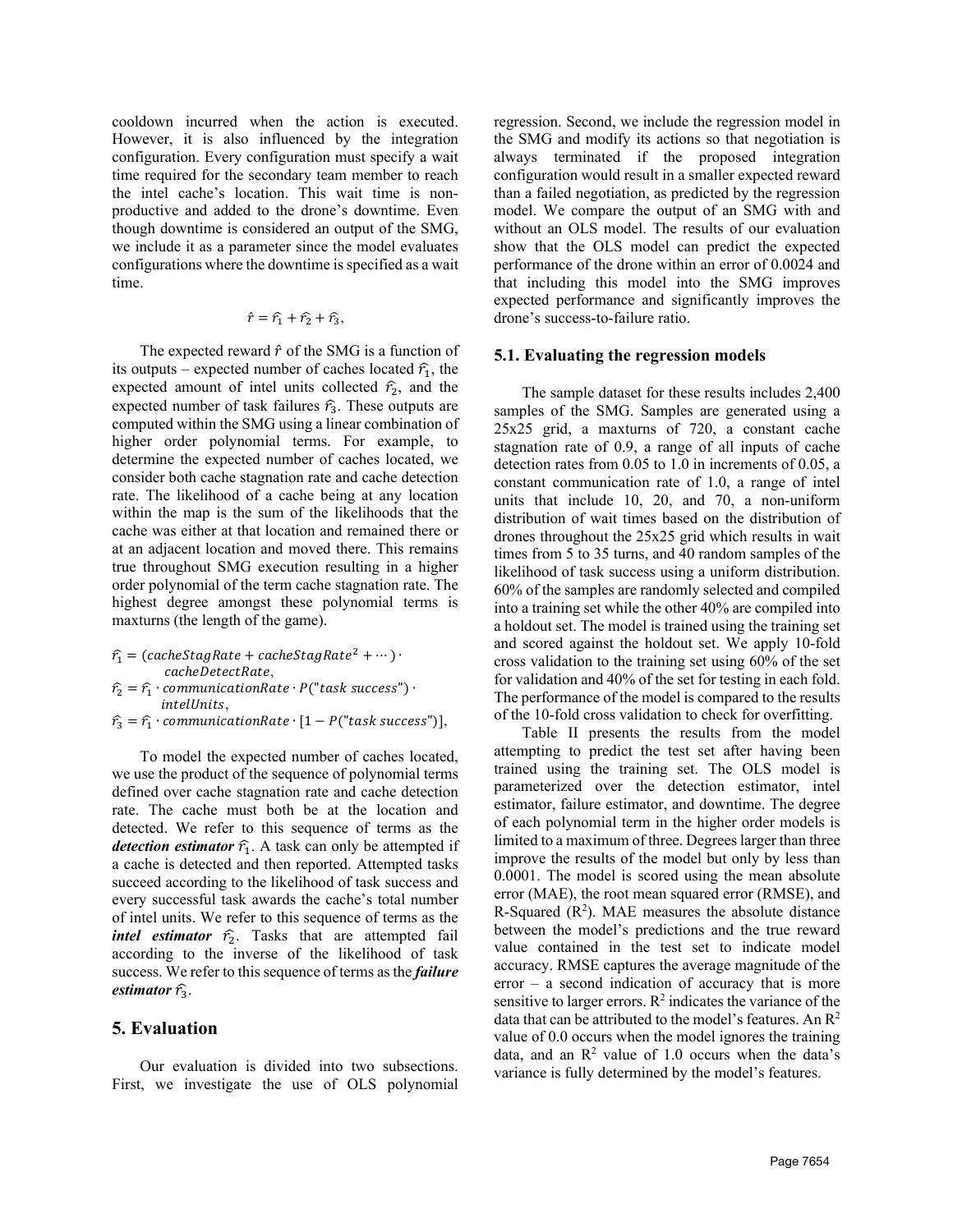| Model | DMCF | Юż |
|-------|------|----|
|       |      |    |

<span id="page-8-0"></span>**Table II: MAE, RMSE, and R2 scores from model prediction.**

Table II results show that the OLS model has a MAE value of 0.0017 and an RMSE value of 0.0024. Thus, the model's prediction will be, on average, within 0.0024 of the true reward of the SMG. Since the values of the RMSE and the MAE are relatively close, there is no clear indication of large errors present in the data. The OLS model has an  $\mathbb{R}^2$  value 0.9973, which indicates that the model's features explain nearly all the variance present in the data.

**Table III: Mean & std deviation of MAE, RMSE, and R2.**

|             | OLS    |              |  |
|-------------|--------|--------------|--|
|             | Mean   | <b>Stdev</b> |  |
| MAE         | 0.0017 | < 0.0001     |  |
| <b>RMSE</b> | 0.0025 | 0.0001       |  |
| P2          | 0.9972 | 0.0004       |  |

These results are compared to the results of the 10-fold cross validation that we apply to the model's training set. Table III shows the mean and standard deviation of the MAE, RMSE, and  $R^2$  for the model across all 10 folds. Comparing the mean values in Table III to the results in Table II, the values are within  $0.0001$  for MAE, RMSE, and  $R^2$ . The standard deviation is less than 0.0001 for both MAE and RMSE, indicating the error of the prediction is similar across all 10 folds. Thus, the model has most likely not overfit the training data and should perform well for larger datasets.

### **5.2. Embedding the Model**

We embed the OLS model into the SMG and modify the guard of its execute task action so that it is only permitted when the proposed integration configuration is predicted to have a greater reward than terminating the negotiation. We compare the output of the SMG with and without the OLS model to determine the relative impact that embedding the model has on the drone's expected performance. Both SMGs are sampled across 2,400 trials. We use the same process to generate the samples for the experiment as we did to generate the training and test data.

The results of our experiment are provided in Table IV. Each row states the output of the SMG without the OLS Model and the SMG with the OLS Model. The final row shows the final computed reward. Each result is averaged over the number of trials. The results in the final column of Table IV indicate that the

inclusion of the OLS model is expected to increase the drone's final reward by increasing the expected number of caches that it identifies and reducing the number of failed surveillance tasks.

|                                                                     | No OLS | <b>OLS</b> | Change    |
|---------------------------------------------------------------------|--------|------------|-----------|
| <b>Expected</b><br><b>Likelihood of</b><br><b>Caches Identified</b> | 0.1180 | 0.1184     | $+0.0004$ |
| <b>Expected Tasks</b><br><b>Rejected</b>                            | 0.0000 | 0.0667     | $+0.0667$ |
| <b>Expected Task</b><br><b>Successes</b>                            | 0.0590 | 0.0374     | $-0.0216$ |
| <b>Expected Task</b><br><b>Failures</b>                             | 0.0590 | 0.0143     | $-0.0447$ |
| <b>Expected Success</b><br>Rate                                     | 50.00% | 72.34%     | $+22.34%$ |
| <b>Expected Failure</b><br>Rate                                     | 50.00% | 27.66%     | $-22.34%$ |
| Reward (r)                                                          | 0.2820 | 0.2830     | $+0.0010$ |

**Table IV: SMG output with and without the OLS model.**

Even though fewer tasks are attempted and the expected performance of the surveillance drone only increases by 0.0010, maintaining the same reward while significantly reducing the loss of drones is an extremely positive outcome. Without the OLS model, a single surveillance drone is expected to identify and attempt to survey 11.8% of intel caches, collect intel from 50% of those tasks, and be destroyed attempting the other 50% of tasks. With the OLS model, a single surveillance drone is expected to identify 11.84% of intel caches, attempt to survey 5.17% of caches, collect intel from 72.34% of tasks, and be destroyed attempting the other 27.66% of tasks. With the OLS model, a team of drones is nearly three-times more likely to succeed when attempting to survey an intel cache than they are to fail. Furthermore, the SMG does not measure the relative utility of a surveillance drone over time. Once destroyed, a drone can no longer identify intel caches, survey intel, or interfere with adversaries. The expected performance of each SMG does not consider the potential loss of caches identified or surveyed should surveillance drones be destroyed earlier in the mission. As such, the expected performance of the SMG without the OLS model included is likely to be smaller since it has a much higher failure rate.

## **6. Conclusion**

In this paper, we present an ISR scenario where two collective adaptive systems of drones must work together to survey a target amount of intel within a single hour. The scenario begins with each drone